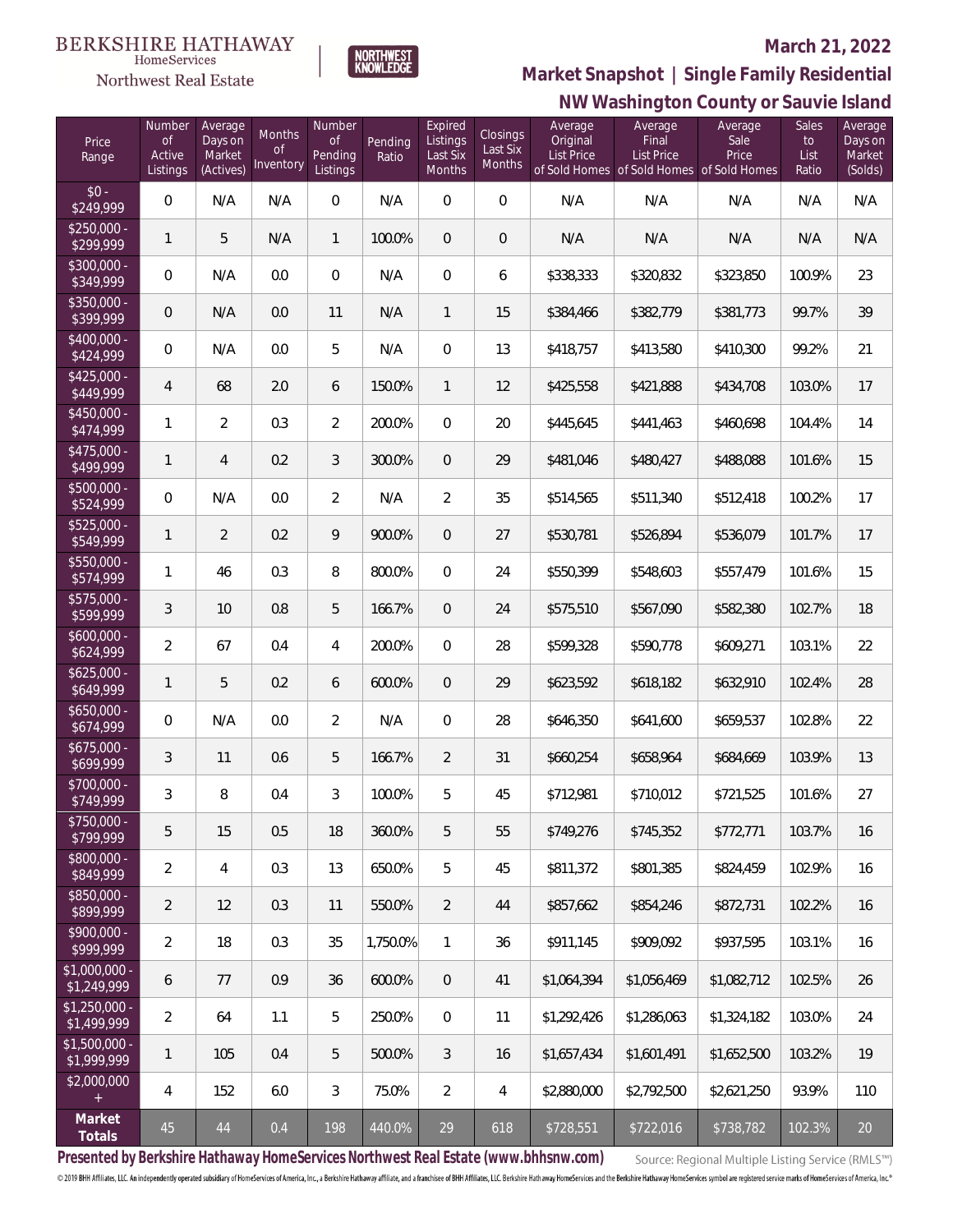### Northwest Real Estate

### **March 21, 2022**

**Market Snapshot | Single Family Residential**

## **Beaverton, Aloha**

| Price<br>Range            | Number<br><b>of</b><br>Active<br>Listings | Average<br>Days on<br>Market<br>(Actives) | Months<br><b>of</b><br>Inventory | Number<br><b>of</b><br>Pending<br>Listings | Pending<br>Ratio | Expired<br>Listings<br>Last Six<br>Months | Closings<br>Last Six<br><b>Months</b> | Average<br>Original<br><b>List Price</b> | Average<br>Final<br><b>List Price</b> | Average<br>Sale<br>Price<br>of Sold Homes of Sold Homes of Sold Homes | Sales<br>to<br>List<br>Ratio | Average<br>Days on<br>Market<br>(Solds) |
|---------------------------|-------------------------------------------|-------------------------------------------|----------------------------------|--------------------------------------------|------------------|-------------------------------------------|---------------------------------------|------------------------------------------|---------------------------------------|-----------------------------------------------------------------------|------------------------------|-----------------------------------------|
| $$0 -$<br>\$274,999       | $\overline{0}$                            | N/A                                       | 0.0                              | $\overline{0}$                             | N/A              | $\overline{0}$                            | $\mathbf{1}$                          | \$189,900                                | \$189,900                             | \$203,836                                                             | 107.3%                       | 5                                       |
| $$275,000 -$<br>\$299,999 | $\mathbf{1}$                              | 3                                         | 3.0                              | $\overline{0}$                             | 0.0%             | $\mathbf{1}$                              | $\overline{2}$                        | \$298,500                                | \$289,950                             | \$292,625                                                             | 100.9%                       | 42                                      |
| $$300,000 -$<br>\$324,999 | $\overline{0}$                            | N/A                                       | 0.0                              | $\overline{0}$                             | N/A              | 1                                         | 13                                    | \$305,673                                | \$305,673                             | \$312,462                                                             | 102.2%                       | 6                                       |
| $$325,000 -$<br>\$349,999 | $\overline{0}$                            | N/A                                       | 0.0                              | $\overline{2}$                             | N/A              | 5                                         | 13                                    | \$326,668                                | \$322,268                             | \$333,838                                                             | 103.6%                       | 12                                      |
| $$350,000 -$<br>\$374,999 | 1                                         | $\overline{4}$                            | 0.2                              | 5                                          | 500.0%           | $\Omega$                                  | 32                                    | \$359,644                                | \$356,338                             | \$363,545                                                             | 102.0%                       | 16                                      |
| $$375,000 -$<br>\$399,999 | 3                                         | $\overline{4}$                            | 0.3                              | 8                                          | 266.7%           | $\overline{0}$                            | 59                                    | \$382,262                                | \$380,538                             | \$388,299                                                             | 102.0%                       | 14                                      |
| $$400,000 -$<br>\$424,999 | 1                                         | 20                                        | 0.1                              | 12                                         | 1,200.0%         | $\overline{0}$                            | 59                                    | \$399,441                                | \$396,174                             | \$410,746                                                             | 103.7%                       | 14                                      |
| $$425,000 -$<br>\$449,999 | 3                                         | $\overline{4}$                            | 0.3                              | 24                                         | 800.0%           | $\overline{2}$                            | 67                                    | \$423,433                                | \$420,761                             | \$436,901                                                             | 103.8%                       | 13                                      |
| $$450,000 -$<br>\$474,999 | 3                                         | $\overline{4}$                            | 0.2                              | 17                                         | 566.7%           | $\overline{2}$                            | 84                                    | \$448,590                                | \$446,691                             | \$461,292                                                             | 103.3%                       | 14                                      |
| $$475,000 -$<br>\$499,999 | 8                                         | 24                                        | 0.5                              | 20                                         | 250.0%           | 5                                         | 90                                    | \$478,442                                | \$475,943                             | \$485,018                                                             | 101.9%                       | 14                                      |
| $$500,000 -$<br>\$524,999 | 5                                         | 20                                        | 0.3                              | 16                                         | 320.0%           | 3                                         | 105                                   | \$502,257                                | \$497,990                             | \$510,919                                                             | 102.6%                       | 15                                      |
| $$525,000 -$<br>\$549,999 | 6                                         | 54                                        | 0.5                              | 13                                         | 216.7%           | 3                                         | 80                                    | \$522,016                                | \$519,694                             | \$535,395                                                             | 103.0%                       | 17                                      |
| \$550,000 -<br>\$574,999  | 3                                         | 6                                         | 0.3                              | 13                                         | 433.3%           | $\Omega$                                  | 59                                    | \$543,053                                | \$537,741                             | \$559,128                                                             | 104.0%                       | 20                                      |
| $$575,000 -$<br>\$599,999 | 4                                         | 8                                         | 0.3                              | 19                                         | 475.0%           | 6                                         | 83                                    | \$569,739                                | \$566,294                             | \$584,596                                                             | 103.2%                       | 17                                      |
| $$600,000 -$<br>\$624,999 | 3                                         | 6                                         | 0.3                              | 5                                          | 166.7%           | $\Omega$                                  | 70                                    | \$595,511                                | \$589,026                             | \$610,106                                                             | 103.6%                       | 27                                      |
| $$625,000 -$<br>\$649,999 | 6                                         | 57                                        | 0.7                              | 13                                         | 216.7%           | $\overline{4}$                            | 49                                    | \$614,142                                | \$611,562                             | \$635,244                                                             | 103.9%                       | 18                                      |
| $$650,000 -$<br>\$674,999 | 4                                         | 12                                        | 0.4                              | 5                                          | 125.0%           | $\overline{0}$                            | 54                                    | \$641,750                                | \$641,146                             | \$658,481                                                             | 102.7%                       | 15                                      |
| $$675,000 -$<br>\$699,999 | 4                                         | 44                                        | 0.6                              | 14                                         | 350.0%           | 4                                         | 41                                    | \$656,435                                | \$653,079                             | \$683,210                                                             | 104.6%                       | 13                                      |
| \$700,000 -<br>\$724,999  | 1                                         | 24                                        | 0.2                              | $\mathbf{1}$                               | 100.0%           | $\mathbf 0$                               | 26                                    | \$676,617                                | \$676,117                             | \$709,187                                                             | 104.9%                       | 10                                      |
| \$725,000 -<br>\$749,999  | $\mathbf{1}$                              | 25                                        | 0.2                              | $7\phantom{.}$                             | 700.0%           | $\overline{0}$                            | 25                                    | \$707,434                                | \$705,914                             | \$736,726                                                             | 104.4%                       | 15                                      |
| \$750,000 -<br>\$799,999  | $\overline{2}$                            | 170                                       | 0.4                              | 16                                         | 800.0%           | $\overline{2}$                            | 31                                    | \$735,704                                | \$735,420                             | \$770,906                                                             | 104.8%                       | 12                                      |
| \$800,000 -<br>\$849,999  | 0                                         | N/A                                       | $0.0\,$                          | 4                                          | N/A              | $\overline{0}$                            | 28                                    | \$785,141                                | \$784,243                             | \$819,475                                                             | 104.5%                       | 10                                      |
| \$850,000 -<br>\$899,999  | $\overline{2}$                            | 64                                        | 1.0                              | 3                                          | 150.0%           | $\mathbf{1}$                              | 12                                    | \$840,717                                | \$835,309                             | \$868,500                                                             | 104.0%                       | 40                                      |
| \$900,000 -<br>\$999,999  | 0                                         | N/A                                       | 0.0                              | 4                                          | N/A              | $\mathbf{1}$                              | 11                                    | \$927,050                                | \$908,868                             | \$924,364                                                             | 101.7%                       | 32                                      |
| \$1,000,000<br>$+$        | 4                                         | 96                                        | 1.4                              | 5                                          | 125.0%           | 3                                         | 17                                    | \$1,297,888                              | \$1,297,888                           | \$1,340,495                                                           | 103.3%                       | 12                                      |
| Market<br>Totals          | 65                                        | 34                                        | 0.4                              | 226                                        | 347.7%           | 43                                        | 1111                                  | \$544,861                                | \$541,826                             | \$559,956                                                             | 103.3%                       | 16                                      |

NORTHWEST<br>KNOWLFDGF

**Presented by Berkshire Hathaway HomeServices Northwest Real Estate (www.bhhsnw.com)**

Source: Regional Multiple Listing Service (RMLS™)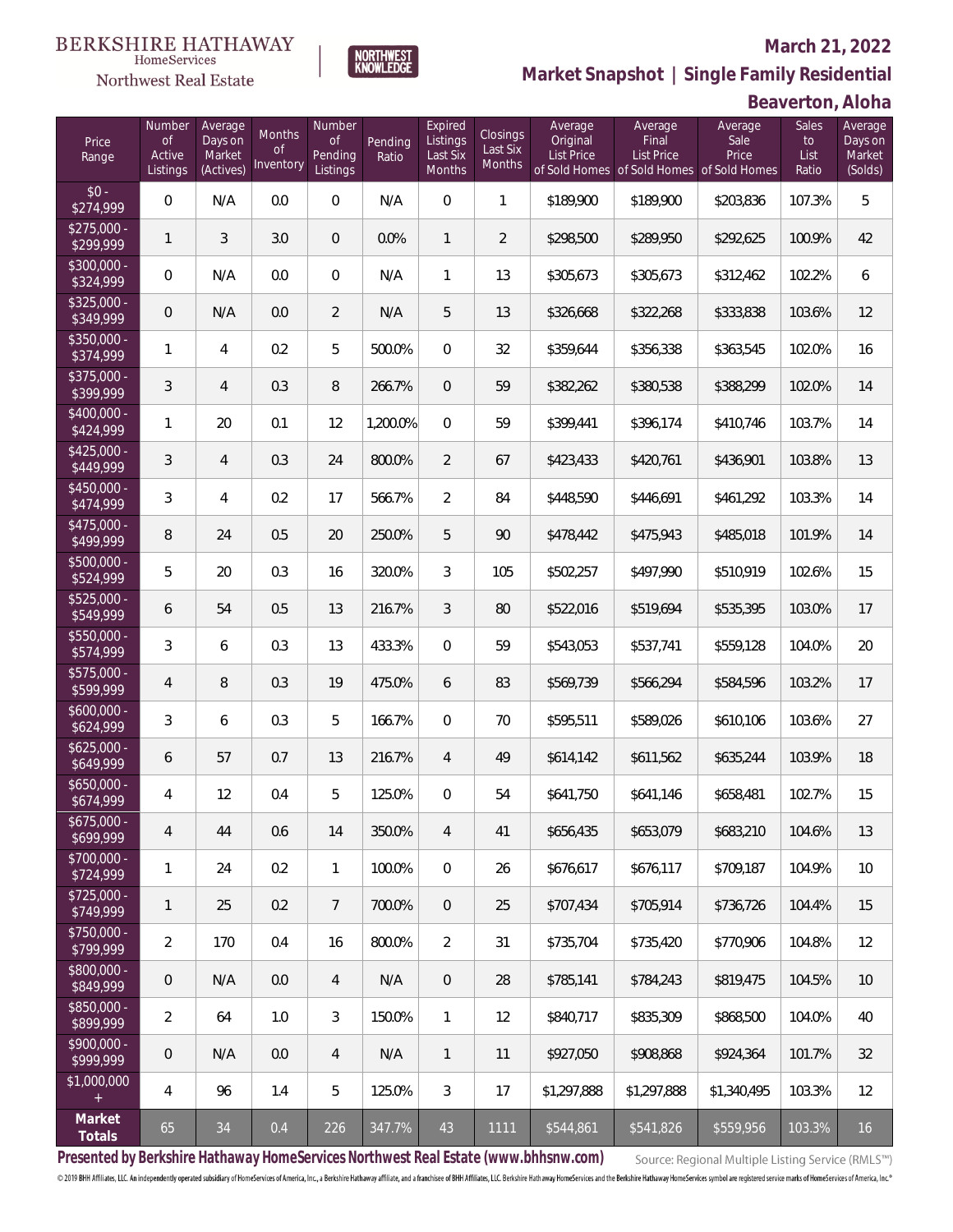### Northwest Real Estate

#### **March 21, 2022**

**Market Snapshot | Single Family Residential**

## **Tigard, Tualatin**

| Price<br>Range            | Number<br><b>of</b><br>Active<br>Listings | Average<br>Days on<br>Market<br>(Actives) | Months<br><b>of</b><br>Inventory | Number<br><b>of</b><br>Pending<br>Listings | Pending<br>Ratio | Expired<br>Listings<br>Last Six<br>Months | <b>Closings</b><br>Last Six<br>Months | Average<br>Original<br><b>List Price</b> | Average<br>Final<br><b>List Price</b> | Average<br>Sale<br>Price<br>of Sold Homes of Sold Homes of Sold Homes | Sales<br>to<br>List<br>Ratio | Average<br>Days on<br>Market<br>(Solds) |
|---------------------------|-------------------------------------------|-------------------------------------------|----------------------------------|--------------------------------------------|------------------|-------------------------------------------|---------------------------------------|------------------------------------------|---------------------------------------|-----------------------------------------------------------------------|------------------------------|-----------------------------------------|
| $$0 -$<br>\$299,999       | $\overline{0}$                            | N/A                                       | 0.0                              | $\mathbf{1}$                               | N/A              | $\overline{0}$                            | $\overline{2}$                        | \$329,250                                | \$319,250                             | \$282,000                                                             | 88.3%                        | 18                                      |
| $$300,000 -$<br>\$324,999 | $\overline{0}$                            | N/A                                       | 0.0                              | $\mathbf 0$                                | N/A              | $\overline{0}$                            | $\overline{2}$                        | \$342,450                                | \$327,450                             | \$315,475                                                             | 96.3%                        | 100                                     |
| $$325,000 -$<br>\$349,999 | $\mathbf 0$                               | N/A                                       | 0.0                              | $\mathbf{0}$                               | N/A              | $\mathbf{1}$                              | 3                                     | \$336,600                                | \$336,600                             | \$335,000                                                             | 99.5%                        | 26                                      |
| $$350,000 -$<br>\$374,999 | $\sqrt{0}$                                | N/A                                       | 0.0                              | $\mathbf{1}$                               | N/A              | $\overline{0}$                            | $\overline{7}$                        | \$353,329                                | \$352,043                             | \$361,057                                                             | 102.6%                       | 5                                       |
| $$375,000 -$<br>\$399,999 | $\mathbf{1}$                              | $\overline{4}$                            | 0.7                              | $\overline{4}$                             | 400.0%           | $\mathbf{1}$                              | 9                                     | \$407,411                                | \$391,478                             | \$390,444                                                             | 99.7%                        | 21                                      |
| $$400,000 -$<br>\$424,999 | $\sqrt{0}$                                | N/A                                       | 0.0                              | 3                                          | N/A              | $\overline{0}$                            | 20                                    | \$403,768                                | \$398,518                             | \$414,865                                                             | 104.1%                       | 14                                      |
| $$425,000 -$<br>\$449,999 | $\overline{0}$                            | N/A                                       | 0.0                              | 6                                          | N/A              | $\overline{0}$                            | 23                                    | \$426,504                                | \$427,074                             | \$435,322                                                             | 101.9%                       | 8                                       |
| $$450,000 -$<br>\$474,999 | $\mathbf{1}$                              | $\overline{4}$                            | 0.3                              | $\overline{4}$                             | 400.0%           | $\mathbf{1}$                              | 23                                    | \$454,476                                | \$448,385                             | \$462,074                                                             | 103.1%                       | $\mathcal{G}$                           |
| $$475,000 -$<br>\$499,999 | 0                                         | N/A                                       | 0.0                              | 10                                         | N/A              | $\overline{2}$                            | 27                                    | \$474,888                                | \$474,229                             | \$485,509                                                             | 102.4%                       | 13                                      |
| \$500,000 -<br>\$524,999  | 3                                         | 16                                        | 1.1                              | 9                                          | 300.0%           | $\mathbf{1}$                              | 17                                    | \$496,088                                | \$495,500                             | \$511,158                                                             | 103.2%                       | 21                                      |
| $$525,000 -$<br>\$549,999 | 6                                         | 89                                        | 0.8                              | 9                                          | 150.0%           | $\mathbf{1}$                              | 43                                    | \$518,953                                | \$518,953                             | \$532,864                                                             | 102.7%                       | 15                                      |
| \$550,000 -<br>\$574,999  | 3                                         | 18                                        | 0.5                              | $7\overline{ }$                            | 233.3%           | $\Omega$                                  | 38                                    | \$556,276                                | \$551,507                             | \$559,375                                                             | 101.4%                       | 21                                      |
| $$575,000 -$<br>\$599,999 | 6                                         | 3                                         | 0.8                              | 11                                         | 183.3%           | $\mathbf{1}$                              | 43                                    | \$563,504                                | \$558,969                             | \$584,436                                                             | 104.6%                       | 16                                      |
| $$600,000 -$<br>\$624,999 | $\overline{0}$                            | N/A                                       | 0.0                              | 8                                          | N/A              | $\mathbf{1}$                              | 33                                    | \$600,464                                | \$597,155                             | \$609,168                                                             | 102.0%                       | 16                                      |
| $$625,000 -$<br>\$649,999 | 3                                         | 5                                         | 0.6                              | 4                                          | 133.3%           | 5                                         | 31                                    | \$608,970                                | \$603,643                             | \$630,943                                                             | 104.5%                       | 12                                      |
| $$650,000 -$<br>\$674,999 | $\mathbf{1}$                              | $\mathfrak{Z}$                            | 0.2                              | 6                                          | 600.0%           | $\mathbf{1}$                              | 32                                    | \$644,392                                | \$638,244                             | \$656,605                                                             | 102.9%                       | 19                                      |
| $$675,000 -$<br>\$699,999 | $\overline{2}$                            | 11                                        | 0.4                              | $\overline{7}$                             | 350.0%           | $\mathbf{1}$                              | 28                                    | \$679,528                                | \$670,928                             | \$686,621                                                             | 102.3%                       | 18                                      |
| \$700,000 -<br>\$724,999  | $\mathsf{O}\xspace$                       | N/A                                       | $0.0\,$                          | 4                                          | N/A              | $\mathbf 0$                               | 28                                    | \$694,336                                | \$690,082                             | \$707,884                                                             | 102.6%                       | 11                                      |
| \$725,000 -<br>\$749,999  | $\overline{a}$                            | 70                                        | 0.4                              | 13                                         | 650.0%           | 0                                         | 32                                    | \$720,805                                | \$715,405                             | \$735,243                                                             | 102.8%                       | 13                                      |
| \$750,000 -<br>\$799,999  | $\mathbf{1}$                              | 465                                       | 0.2                              | 26                                         | 2,600.0%         | $\mathbf{1}$                              | 39                                    | \$740,559                                | \$742,524                             | \$766,544                                                             | 103.2%                       | 31                                      |
| \$800,000 -<br>\$849,999  | 0                                         | N/A                                       | $0.0\,$                          | 13                                         | N/A              | $\mathbf{1}$                              | 25                                    | \$803,883                                | \$804,104                             | \$821,610                                                             | 102.2%                       | 21                                      |
| \$850,000 -<br>\$899,999  | $\overline{2}$                            | 5                                         | 0.9                              | 10                                         | 500.0%           | $\overline{0}$                            | 14                                    | \$854,046                                | \$840,489                             | \$855,390                                                             | 101.8%                       | $20\,$                                  |
| \$900,000 -<br>\$949,999  | 0                                         | N/A                                       | $0.0\,$                          | $\overline{2}$                             | N/A              | $\overline{0}$                            | 10                                    | \$865,960                                | \$859,570                             | \$913,500                                                             | 106.3%                       | 7                                       |
| \$950,000 -<br>\$999,999  | 1                                         | 10                                        | $0.8\,$                          | $\mathfrak{Z}$                             | 300.0%           | $\overline{0}$                            | 8                                     | \$907,462                                | \$907,462                             | \$968,875                                                             | 106.8%                       | 5                                       |
| \$1,000,000<br>$+$        | 4                                         | 115                                       | 1.5                              | 4                                          | 100.0%           | $\mathbf{1}$                              | 16                                    | \$1,622,306                              | \$1,586,994                           | \$1,653,125                                                           | 104.2%                       | 19                                      |
| Market<br>Totals          | $36\,$                                    | $50\,$                                    | $0.4\,$                          | 165                                        | 458.3%           | $19$                                      | 553                                   | \$631,881                                | \$627,218                             | \$646,060                                                             | 103.0%                       | 17                                      |

**NORTHWEST**<br>KNOWLEDGE

**Presented by Berkshire Hathaway HomeServices Northwest Real Estate (www.bhhsnw.com)**

Source: Regional Multiple Listing Service (RMLS™)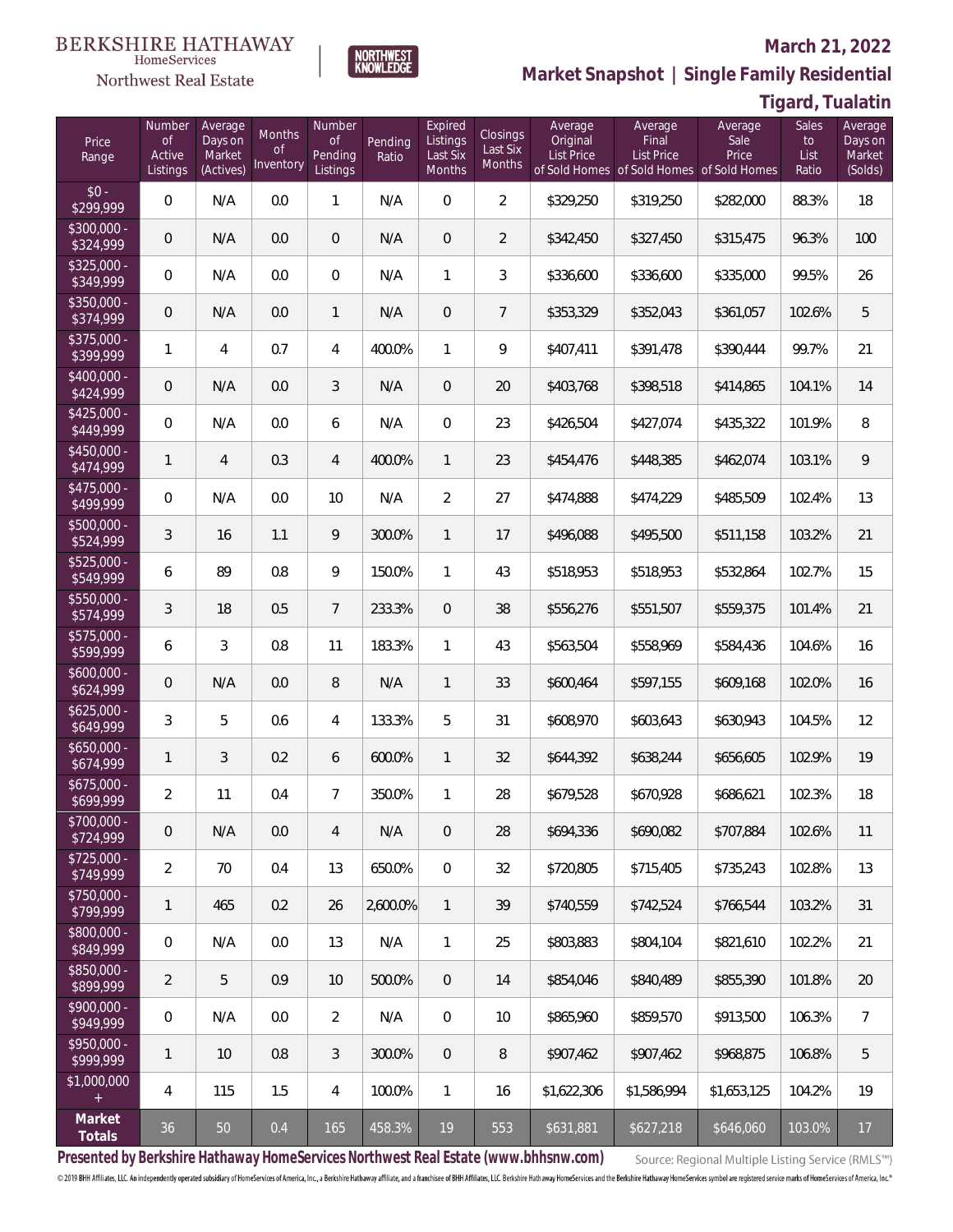## Northwest Real Estate

### **March 21, 2022**



## **Market Snapshot | Single Family Residential**

**Sherwood**

| Price<br>Range                | Number<br><b>of</b><br>Active<br>Listings | Average<br>Days on<br>Market<br>(Actives) | <b>Months</b><br><b>of</b><br>Inventory | Number<br>of<br>Pending<br>Listings | Pending<br>Ratio | Expired<br>Listings<br>Last Six<br>Months | Closings<br>Last Six<br>Months | Average<br>Original<br><b>List Price</b> | Average<br>Final<br>List Price | Average<br>Sale<br>Price<br>of Sold Homes of Sold Homes of Sold Homes | Sales<br>to<br>List<br>Ratio | Average<br>Days on<br>Market<br>(Solds) |
|-------------------------------|-------------------------------------------|-------------------------------------------|-----------------------------------------|-------------------------------------|------------------|-------------------------------------------|--------------------------------|------------------------------------------|--------------------------------|-----------------------------------------------------------------------|------------------------------|-----------------------------------------|
| $$0 -$<br>\$299,999           | $\overline{0}$                            | N/A                                       | 0.0                                     | $\overline{0}$                      | N/A              | $\overline{0}$                            | $\mathbf{1}$                   | \$250,000                                | \$250,000                      | \$280,000                                                             | 112.0%                       | $\mathbf{1}$                            |
| $$300,000 -$<br>\$324,999     | $\overline{0}$                            | N/A                                       | N/A                                     | $\overline{0}$                      | N/A              | $\overline{0}$                            | $\overline{0}$                 | N/A                                      | N/A                            | N/A                                                                   | N/A                          | N/A                                     |
| $$325,000 -$<br>\$349,999     | $\overline{0}$                            | N/A                                       | N/A                                     | $\overline{0}$                      | N/A              | $\Omega$                                  | $\overline{0}$                 | N/A                                      | N/A                            | N/A                                                                   | N/A                          | N/A                                     |
| $$350,000 -$<br>\$374,999     | $\overline{0}$                            | N/A                                       | 0.0                                     | $\mathbf{1}$                        | N/A              | $\overline{0}$                            | 5                              | \$364,400                                | \$364,400                      | \$366,480                                                             | 100.6%                       | 8                                       |
| $$375,000 -$<br>\$399,999     | $\overline{0}$                            | N/A                                       | 0.0                                     | $\overline{0}$                      | N/A              | $\overline{0}$                            | 6                              | \$377,333                                | \$377,333                      | \$393,211                                                             | 104.2%                       | 6                                       |
| $$400,000 -$<br>\$424,999     | $\overline{0}$                            | N/A                                       | 0.0                                     | $\overline{2}$                      | N/A              | 0                                         | 11                             | \$392,064                                | \$394,791                      | \$412,918                                                             | 104.6%                       | $\overline{4}$                          |
| $$425,000 -$<br>\$449,999     | $\overline{0}$                            | N/A                                       | 0.0                                     | $\overline{2}$                      | N/A              | $\overline{0}$                            | 6                              | \$427,500                                | \$417,983                      | \$437,806                                                             | 104.7%                       | 11                                      |
| $$450,000 -$<br>\$474,999     | $\overline{0}$                            | N/A                                       | 0.0                                     | $\mathbf{1}$                        | N/A              | $\overline{0}$                            | $7\overline{ }$                | \$451,986                                | \$448,557                      | \$458,036                                                             | 102.1%                       | 8                                       |
| $$475,000 -$<br>\$499,999     | 1                                         | 4                                         | 0.9                                     | $\mathbf{1}$                        | 100.0%           | $\Omega$                                  | $\overline{7}$                 | \$482,671                                | \$482,671                      | \$492,396                                                             | 102.0%                       | $\overline{7}$                          |
| \$500,000 -<br>\$524,999      | $\mathbf 0$                               | N/A                                       | 0.0                                     | $\overline{2}$                      | N/A              | $\mathbf{1}$                              | 10                             | \$501,620                                | \$501,620                      | \$511,490                                                             | 102.0%                       | 6                                       |
| $$525,000 -$<br>\$549,999     | $\overline{0}$                            | N/A                                       | 0.0                                     | $\overline{2}$                      | N/A              | 1                                         | 8                              | \$545,088                                | \$536,713                      | \$537,038                                                             | 100.1%                       | 19                                      |
| $$550,000 -$<br>\$574,999     | $\mathbf{1}$                              | 10                                        | 0.6                                     | $\overline{2}$                      | 200.0%           | $\overline{0}$                            | 10                             | \$552,037                                | \$553,137                      | \$561,107                                                             | 101.4%                       | 11                                      |
| $$575,000 -$<br>\$599,999     | $\mathbf{0}$                              | N/A                                       | 0.0                                     | 4                                   | N/A              | $\Omega$                                  | 10                             | \$573,920                                | \$565,920                      | \$583,922                                                             | 103.2%                       | $\mathsf{Q}$                            |
| $$600,000 -$<br>\$624,999     | $\mathbf 0$                               | N/A                                       | 0.0                                     | $\mathbf{1}$                        | N/A              | $\overline{0}$                            | 9                              | \$604,089                                | \$604,089                      | \$610,500                                                             | 101.1%                       | 6                                       |
| $$625,000 -$<br>\$649,999     | 1                                         | $\overline{4}$                            | 1.0                                     | $\overline{2}$                      | 200.0%           | $\overline{4}$                            | 6                              | \$644,967                                | \$630,783                      | \$637,667                                                             | 101.1%                       | 37                                      |
| $$650,000 -$<br>\$674,999     | $\mathbf{1}$                              | $\overline{4}$                            | 1.0                                     | 3                                   | 300.0%           | $\overline{0}$                            | 6                              | \$649,958                                | \$647,475                      | \$660,817                                                             | 102.1%                       | 20                                      |
| $$675,000 -$<br>\$699,999     | $\mathbf 0$                               | N/A                                       | 0.0                                     | 3                                   | N/A              | 1                                         | $\overline{7}$                 | \$677,786                                | \$677,129                      | \$682,464                                                             | 100.8%                       | 26                                      |
| \$700,000 -<br>\$724,999      | 3                                         | 32                                        | $2.0\,$                                 | 6                                   | 200.0%           | 0                                         | 9                              | \$690,989                                | \$690,989                      | \$716,278                                                             | 103.7%                       | 6                                       |
| \$725,000 -<br>\$749,999      | 1                                         | 33                                        | 0.9                                     | 8                                   | 800.0%           | $\overline{0}$                            | $\overline{7}$                 | \$702,470                                | \$702,470                      | \$735,300                                                             | 104.7%                       | 16                                      |
| \$750,000 -<br>\$799,999      | $\mathbf{1}$                              | 10                                        | 0.9                                     | $\overline{4}$                      | 400.0%           | $\overline{0}$                            | $\overline{7}$                 | \$753,914                                | \$739,629                      | \$774,286                                                             | 104.7%                       | 6                                       |
| \$800,000 -<br>\$899,999      | $\overline{0}$                            | N/A                                       | 0.0                                     | 6                                   | N/A              | $\mathbf{1}$                              | 4                              | \$889,975                                | \$849,975                      | \$848,750                                                             | 99.9%                        | 23                                      |
| \$900,000 -<br>\$999,999      | $\mathbf{1}$                              | 51                                        | N/A                                     | $\mathbf{1}$                        | 100.0%           | $\overline{0}$                            | $\mathbf 0$                    | N/A                                      | N/A                            | N/A                                                                   | N/A                          | N/A                                     |
| \$1,000,000 -<br>\$1,249,999  | 0                                         | N/A                                       | 0.0                                     | 3                                   | N/A              | $\mathbf{1}$                              | 4                              | \$1,107,250                              | \$1,094,749                    | \$1,048,750                                                           | 95.8%                        | 11                                      |
| $$1,250,000 -$<br>\$1,499,999 | $\mathbf{1}$                              | 5                                         | 1.2                                     | 4                                   | 400.0%           | $\mathbf{1}$                              | 5                              | \$1,373,800                              | \$1,373,800                    | \$1,366,400                                                           | 99.5%                        | 16                                      |
| \$1,500,000<br>$\pm$          | $\overline{0}$                            | N/A                                       | 0.0                                     | 5                                   | N/A              | 4                                         | 10                             | \$2,311,000                              | \$2,285,400                    | \$2,241,363                                                           | 98.1%                        | 32                                      |
| Market<br>Totals              | 11                                        | $20\,$                                    | 0.4                                     | 63                                  | 572.7%           | 14                                        | 155                            | \$714,356                                | \$708,822                      | \$716,561                                                             | 101.1%                       | 13                                      |

**Presented by Berkshire Hathaway HomeServices Northwest Real Estate (www.bhhsnw.com)**

Source: Regional Multiple Listing Service (RMLS™)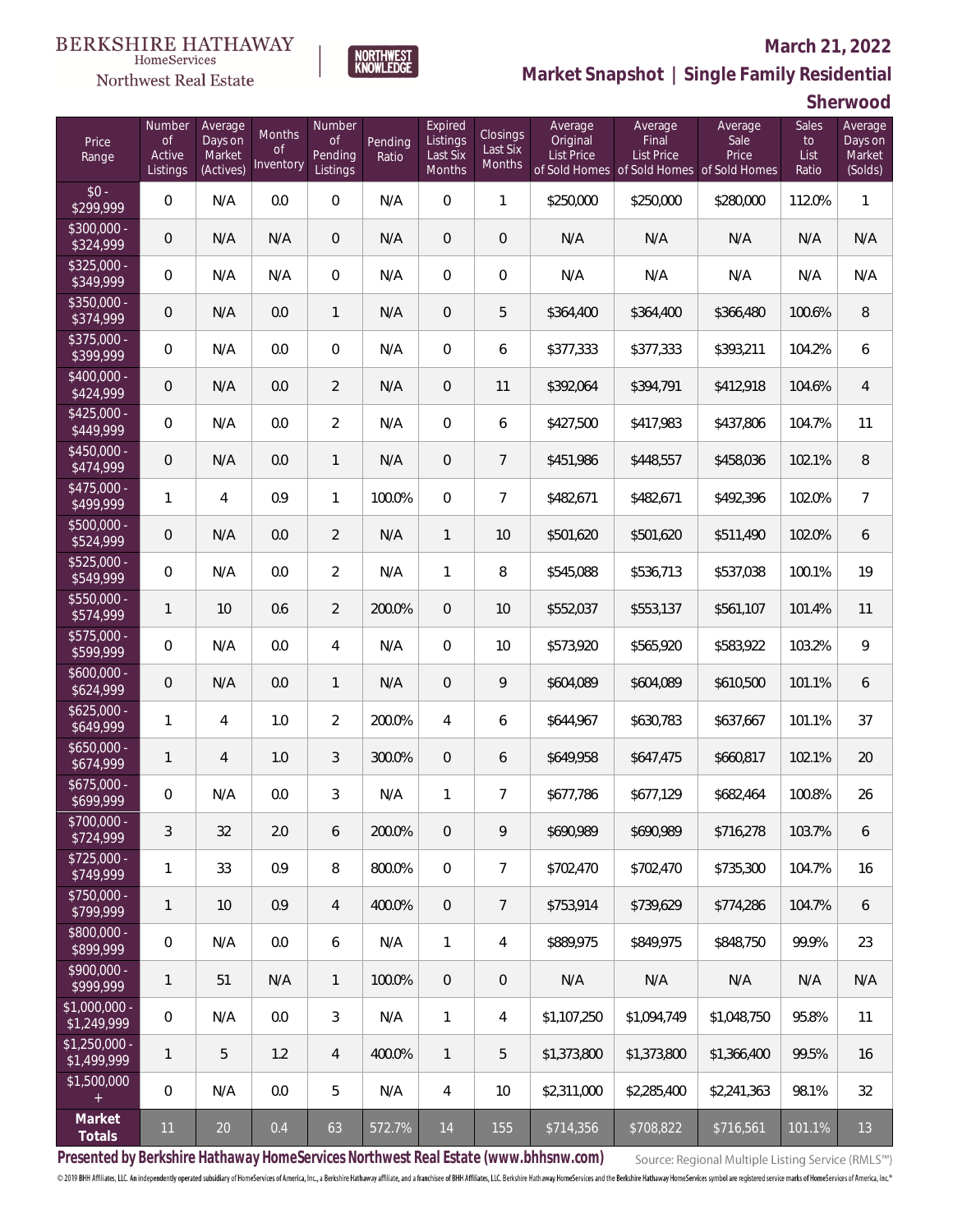## Northwest Real Estate

### **March 21, 2022**



## **Market Snapshot | Single Family Residential**

**Wilsonville**

| Price<br>Range            | Number<br><b>of</b><br>Active<br>Listings | Average<br>Days on<br>Market<br>(Actives) | <b>Months</b><br><b>of</b><br>Inventory | Number<br><b>of</b><br>Pending<br>Listings | Pending<br>Ratio | Expired<br>Listings<br>Last Six<br>Months | Closings<br>Last Six<br>Months | Average<br>Original<br><b>List Price</b> | Average<br>Final<br>List Price | Average<br>Sale<br>Price<br>of Sold Homes of Sold Homes of Sold Homes | Sales<br>$\mathsf{to}$<br>List<br>Ratio | Average<br>Days on<br>Market<br>(Solds) |
|---------------------------|-------------------------------------------|-------------------------------------------|-----------------------------------------|--------------------------------------------|------------------|-------------------------------------------|--------------------------------|------------------------------------------|--------------------------------|-----------------------------------------------------------------------|-----------------------------------------|-----------------------------------------|
| $$0 -$<br>\$299,999       | $\boldsymbol{0}$                          | N/A                                       | N/A                                     | $\overline{0}$                             | N/A              | $\mathbf 0$                               | $\overline{0}$                 | N/A                                      | N/A                            | N/A                                                                   | N/A                                     | N/A                                     |
| $$300,000 -$<br>\$324,999 | $\mathbf 0$                               | N/A                                       | 0.0                                     | $\boldsymbol{0}$                           | N/A              | $\overline{0}$                            | $\mathbf{1}$                   | \$315,000                                | \$315,000                      | \$300,000                                                             | 95.2%                                   | 28                                      |
| $$325,000 -$<br>\$349,999 | $\boldsymbol{0}$                          | N/A                                       | N/A                                     | $\mathbf{1}$                               | N/A              | $\overline{0}$                            | $\boldsymbol{0}$               | N/A                                      | N/A                            | N/A                                                                   | N/A                                     | N/A                                     |
| $$350,000 -$<br>\$374,999 | $\mathbf 0$                               | N/A                                       | 0.0                                     | $\overline{0}$                             | N/A              | $\overline{0}$                            | 5                              | \$370,980                                | \$363,800                      | \$357,700                                                             | 98.3%                                   | 15                                      |
| $$375,000 -$<br>\$399,999 | $\boldsymbol{0}$                          | N/A                                       | 0.0                                     | $\overline{0}$                             | N/A              | $\overline{0}$                            | 6                              | \$383,167                                | \$379,833                      | \$387,367                                                             | 102.0%                                  | 20                                      |
| $$400,000 -$<br>\$424,999 | $\mathbf 0$                               | N/A                                       | 0.0                                     | $\overline{0}$                             | N/A              | $\overline{0}$                            | 5                              | \$395,800                                | \$395,800                      | \$409,400                                                             | 103.4%                                  | 8                                       |
| $$425,000 -$<br>\$449,999 | $\boldsymbol{0}$                          | N/A                                       | 0.0                                     | $\overline{0}$                             | N/A              | $\overline{0}$                            | 8                              | \$428,463                                | \$419,713                      | \$431,125                                                             | 102.7%                                  | $\overline{7}$                          |
| $$450,000 -$<br>\$474,999 | $\mathbf 0$                               | N/A                                       | 0.0                                     | 3                                          | N/A              | $\overline{0}$                            | 5                              | \$452,978                                | \$450,978                      | \$459,200                                                             | 101.8%                                  | 28                                      |
| $$475,000 -$<br>\$499,999 | $\boldsymbol{0}$                          | N/A                                       | 0.0                                     | $\overline{2}$                             | N/A              | $\overline{0}$                            | 6                              | \$476,448                                | \$476,448                      | \$485,484                                                             | 101.9%                                  | 14                                      |
| $$500,000 -$<br>\$524,999 | $\mathbf 0$                               | N/A                                       | 0.0                                     | $\overline{2}$                             | N/A              | $\overline{0}$                            | 10                             | \$506,200                                | \$503,970                      | \$514,890                                                             | 102.2%                                  | 18                                      |
| $$525,000 -$<br>\$549,999 | $\boldsymbol{0}$                          | N/A                                       | 0.0                                     | $\overline{2}$                             | N/A              | $\overline{0}$                            | 20                             | \$531,735                                | \$527,095                      | \$533,465                                                             | 101.2%                                  | 12                                      |
| $$550,000 -$<br>\$574,999 | $\mathbf 0$                               | N/A                                       | 0.0                                     | 3                                          | N/A              | $\mathbf{1}$                              | 19                             | \$558,337                                | \$557,216                      | \$563,253                                                             | 101.1%                                  | 8                                       |
| $$575,000 -$<br>\$599,999 | $\boldsymbol{0}$                          | N/A                                       | 0.0                                     | $\overline{7}$                             | N/A              | $\overline{2}$                            | 19                             | \$596,688                                | \$588,642                      | \$588,983                                                             | 100.1%                                  | 30                                      |
| $$600,000 -$<br>\$624,999 | $\mathbf 0$                               | N/A                                       | 0.0                                     | $\overline{2}$                             | N/A              | $\overline{0}$                            | 11                             | \$602,618                                | \$601,991                      | \$610,582                                                             | 101.4%                                  | 22                                      |
| $$625,000 -$<br>\$649,999 | 0                                         | N/A                                       | 0.0                                     | 8                                          | N/A              | $\overline{0}$                            | 11                             | \$636,982                                | \$629,791                      | \$634,673                                                             | 100.8%                                  | 17                                      |
| $$650,000 -$<br>\$674,999 | $\mathbf 0$                               | N/A                                       | 0.0                                     | $7\overline{ }$                            | N/A              | $\mathbf{1}$                              | 20                             | \$658,455                                | \$653,005                      | \$658,731                                                             | 100.9%                                  | 24                                      |
| $$675,000 -$<br>\$699,999 | 0                                         | N/A                                       | 0.0                                     | 9                                          | N/A              | 1                                         | 10                             | \$683,483                                | \$685,761                      | \$684,471                                                             | 99.8%                                   | 18                                      |
| \$700,000 -<br>\$724,999  | 0                                         | N/A                                       | 0.0                                     | 4                                          | N/A              | 0                                         | 10                             | \$687,759                                | \$680,259                      | \$706,040                                                             | 103.8%                                  | 17                                      |
| \$725,000 -<br>\$749,999  | $\overline{2}$                            | 12                                        | 0.8                                     | 8                                          | 400.0%           | $\mathbf 0$                               | 16                             | \$734,281                                | \$725,163                      | \$736,981                                                             | 101.6%                                  | 30                                      |
| \$750,000 -<br>\$774,999  | 0                                         | N/A                                       | 0.0                                     | 2                                          | N/A              | $\overline{0}$                            | 12                             | \$738,709                                | \$742,475                      | \$759,876                                                             | 102.3%                                  | 23                                      |
| \$775,000 -<br>\$799,999  | $\overline{0}$                            | N/A                                       | 0.0                                     | 4                                          | N/A              | $\mathbb O$                               | 5                              | \$788,000                                | \$772,980                      | \$784,600                                                             | 101.5%                                  | 39                                      |
| \$800,000 -<br>\$824,999  | $\mathbf 0$                               | N/A                                       | 0.0                                     | $\mathbf{1}$                               | N/A              | $\mathbf{1}$                              | 4                              | \$781,750                                | \$783,250                      | \$813,750                                                             | 103.9%                                  | 23                                      |
| \$825,000 -<br>\$849,999  | 0                                         | N/A                                       | 0.0                                     | 3                                          | N/A              | $\mathbf 0$                               | 7                              | \$817,915                                | \$816,817                      | \$840,122                                                             | 102.9%                                  | 72                                      |
| \$850,000 -<br>\$899,999  | $\mathbf 0$                               | N/A                                       | 0.0                                     | 5                                          | N/A              | $\overline{0}$                            | 12                             | \$856,645                                | \$857,479                      | \$872,302                                                             | 101.7%                                  | 28                                      |
| \$900,000<br>$^{+}$       | 4                                         | 160                                       | 0.8                                     | 7                                          | 175.0%           | 4                                         | 29                             | \$1,354,466                              | \$1,347,756                    | \$1,372,133                                                           | 101.8%                                  | 16                                      |
| Market<br>Totals          | $\overline{6}$                            | 111                                       | 0.1                                     | 80                                         | 1,333.3%         | $10$                                      | 251                            | \$701,686                                | \$697,564                      | \$708,503                                                             | 101.6%                                  | 21                                      |

**Presented by Berkshire Hathaway HomeServices Northwest Real Estate (www.bhhsnw.com)**

Source: Regional Multiple Listing Service (RMLS™)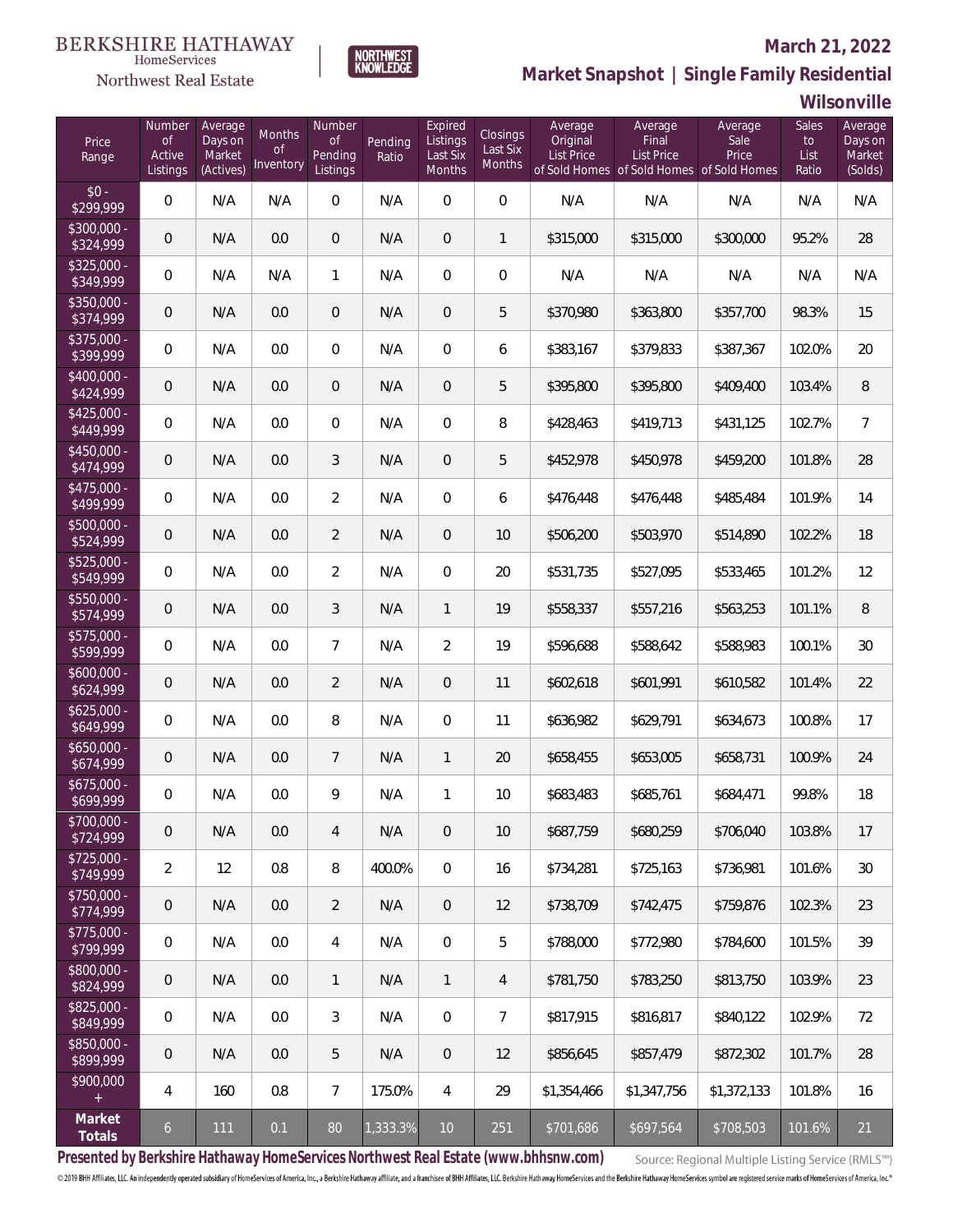## Northwest Real Estate

### **March 21, 2022**



## **Market Snapshot | Single Family Residential**

**Hillsboro**

| Price<br>Range            | Number<br><b>of</b><br>Active<br>Listings | Average<br>Days on<br>Market<br>(Actives) | Months<br>0f<br>Inventory | Number<br><b>of</b><br>Pending<br>Listings | Pending<br>Ratio | Expired<br>Listings<br>Last Six<br>Months | Closings<br>Last Six<br>Months | Average<br>Original<br>List Price | Average<br>Final<br>List Price<br>of Sold Homes of Sold Homes of Sold Homes | Average<br>Sale<br>Price | Sales<br>to<br>List<br>Ratio | Average<br>Days on<br>Market<br>(Solds) |
|---------------------------|-------------------------------------------|-------------------------------------------|---------------------------|--------------------------------------------|------------------|-------------------------------------------|--------------------------------|-----------------------------------|-----------------------------------------------------------------------------|--------------------------|------------------------------|-----------------------------------------|
| $$0 -$<br>\$249,999       | $\overline{0}$                            | N/A                                       | 0.0                       | $\overline{0}$                             | N/A              | $\overline{0}$                            | $\overline{2}$                 | \$247,250                         | \$237,475                                                                   | \$246,000                | 103.6%                       | 73                                      |
| $$250,000 -$<br>\$274,999 | $\overline{0}$                            | N/A                                       | 0.0                       | $\mathbf{1}$                               | N/A              | $\mathbf{1}$                              | $\overline{2}$                 | \$255,000                         | \$255,000                                                                   | \$251,000                | 98.4%                        | 14                                      |
| $$275,000 -$<br>\$299,999 | $\overline{0}$                            | N/A                                       | 0.0                       | $\mathbf{1}$                               | N/A              | $\overline{0}$                            | $\overline{4}$                 | \$307,725                         | \$293,200                                                                   | \$284,475                | 97.0%                        | 67                                      |
| $$300,000 -$<br>\$324,999 | $\mathbf{1}$                              | 64                                        | 0.7                       | $\overline{0}$                             | 0.0%             | $\overline{0}$                            | 9                              | \$317,856                         | \$318,422                                                                   | \$309,867                | 97.3%                        | 15                                      |
| $$325,000 -$<br>\$349,999 | $\mathbf{1}$                              | 45                                        | 1.0                       | $\overline{2}$                             | 200.0%           | $\overline{2}$                            | 6                              | \$349,833                         | \$345,667                                                                   | \$339,833                | 98.3%                        | 39                                      |
| $$350,000 -$<br>\$374,999 | $\mathbf 0$                               | N/A                                       | 0.0                       | $\overline{4}$                             | N/A              | $\overline{2}$                            | 14                             | \$358,711                         | \$357,711                                                                   | \$360,857                | 100.9%                       | 19                                      |
| $$375,000 -$<br>\$399,999 | 5                                         | $\overline{4}$                            | 0.8                       | 6                                          | 120.0%           | $\overline{2}$                            | 40                             | \$386,997                         | \$384,324                                                                   | \$387,071                | 100.7%                       | 21                                      |
| \$400,000 -<br>\$424,999  | $\mathbf{1}$                              | 93                                        | 0.2                       | 6                                          | 600.0%           | $\overline{0}$                            | 38                             | \$406,460                         | \$405,112                                                                   | \$411,732                | 101.6%                       | 20                                      |
| $$425,000 -$<br>\$449,999 | $\overline{0}$                            | N/A                                       | 0.0                       | 23                                         | N/A              | 1                                         | 52                             | \$432,724                         | \$430,311                                                                   | \$436,580                | 101.5%                       | 18                                      |
| $$450,000 -$<br>\$474,999 | $\overline{2}$                            | 3                                         | 0.2                       | 15                                         | 750.0%           | $\overline{2}$                            | 63                             | \$454,516                         | \$454,695                                                                   | \$462,462                | 101.7%                       | 12                                      |
| $$475,000 -$<br>\$499,999 | $\mathbf{1}$                              | $\overline{4}$                            | 0.1                       | 26                                         | 2,600.0%         | $\mathbf{1}$                              | 79                             | \$476,929                         | \$474,364                                                                   | \$485,477                | 102.3%                       | 21                                      |
| $$500,000 -$<br>\$524,999 | $\mathbf{1}$                              | 48                                        | 0.1                       | 16                                         | 1,600.0%         | $\mathbf{1}$                              | 66                             | \$500,616                         | \$496,441                                                                   | \$510,621                | 102.9%                       | 15                                      |
| $$525,000 -$<br>\$549,999 | $\mathbf 0$                               | N/A                                       | 0.0                       | 18                                         | N/A              | 3                                         | 54                             | \$522,835                         | \$521,308                                                                   | \$535,063                | 102.6%                       | 16                                      |
| \$550,000 -<br>\$574,999  | 5                                         | 14                                        | 0.4                       | 13                                         | 260.0%           | $\overline{2}$                            | 69                             | \$547,093                         | \$547,161                                                                   | \$559,992                | 102.3%                       | 10                                      |
| $$575,000 -$<br>\$599,999 | 5                                         | 12                                        | 0.5                       | 20                                         | 400.0%           | $\overline{2}$                            | 61                             | \$575,743                         | \$575,688                                                                   | \$584,991                | 101.6%                       | 18                                      |
| $$600,000 -$<br>\$624,999 | $\overline{2}$                            | 8                                         | 0.2                       | 9                                          | 450.0%           | $\mathbf{1}$                              | 49                             | \$597,928                         | \$597,431                                                                   | \$610,145                | 102.1%                       | 11                                      |
| $$625,000 -$<br>\$649,999 | $\overline{2}$                            | 18                                        | 0.3                       | 6                                          | 300.0%           | $\overline{2}$                            | 39                             | \$620,940                         | \$620,630                                                                   | \$635,540                | 102.4%                       | 12                                      |
| $$650,000 -$<br>\$674,999 | $\overline{2}$                            | $\overline{2}$                            | 0.4                       | 9                                          | 450.0%           | $\overline{0}$                            | 28                             | \$647,912                         | \$648,399                                                                   | \$659,352                | 101.7%                       | 12                                      |
| $$675,000 -$<br>\$699,999 | 1                                         | 39                                        | 0.2                       | $\overline{7}$                             | 700.0%           | $\mathbf{1}$                              | 31                             | \$667,723                         | \$665,089                                                                   | \$685,826                | 103.1%                       | 11                                      |
| \$700,000 -<br>\$749,999  | $\overline{2}$                            | 14                                        | 0.3                       | 12                                         | 600.0%           | $\mathbf{1}$                              | 36                             | \$710,071                         | \$708,827                                                                   | \$719,952                | 101.6%                       | 11                                      |
| \$750,000 -<br>\$799,999  | $\overline{2}$                            | 3                                         | 0.5                       | 10                                         | 500.0%           | $\mathbf{1}$                              | 23                             | \$774,110                         | \$768,671                                                                   | \$776,138                | 101.0%                       | 17                                      |
| \$800,000 -<br>\$849,999  | $\overline{2}$                            | 3                                         | 0.8                       | 13                                         | 650.0%           | $\overline{0}$                            | 15                             | \$813,945                         | \$807,365                                                                   | \$816,167                | 101.1%                       | 14                                      |
| \$850,000 -<br>\$899,999  | 0                                         | N/A                                       | 0.0                       | $\overline{2}$                             | N/A              | $\mathbf 0$                               | 15                             | \$855,747                         | \$861,813                                                                   | \$870,707                | 101.0%                       | 18                                      |
| \$900,000 -<br>\$999,999  | 3                                         | 21                                        | 3.0                       | $\overline{7}$                             | 233.3%           | $\mathbf{1}$                              | 6                              | \$997,317                         | \$972,467                                                                   | \$974,982                | 100.3%                       | 16                                      |
| \$1,000,000<br>$+$        | 12                                        | 85                                        | 4.2                       | 8                                          | 66.7%            | 4                                         | 17                             | \$1,294,400                       | \$1,264,635                                                                 | \$1,240,983              | 98.1%                        | 38                                      |
| Market<br>Totals          | 50                                        | 33                                        | 0.4                       | 234                                        | 468.0%           | $30\,$                                    | 818                            | \$556,060                         | \$553,761                                                                   | \$563,170                | 101.7%                       | 16                                      |

**Presented by Berkshire Hathaway HomeServices Northwest Real Estate (www.bhhsnw.com)**

Source: Regional Multiple Listing Service (RMLS™)